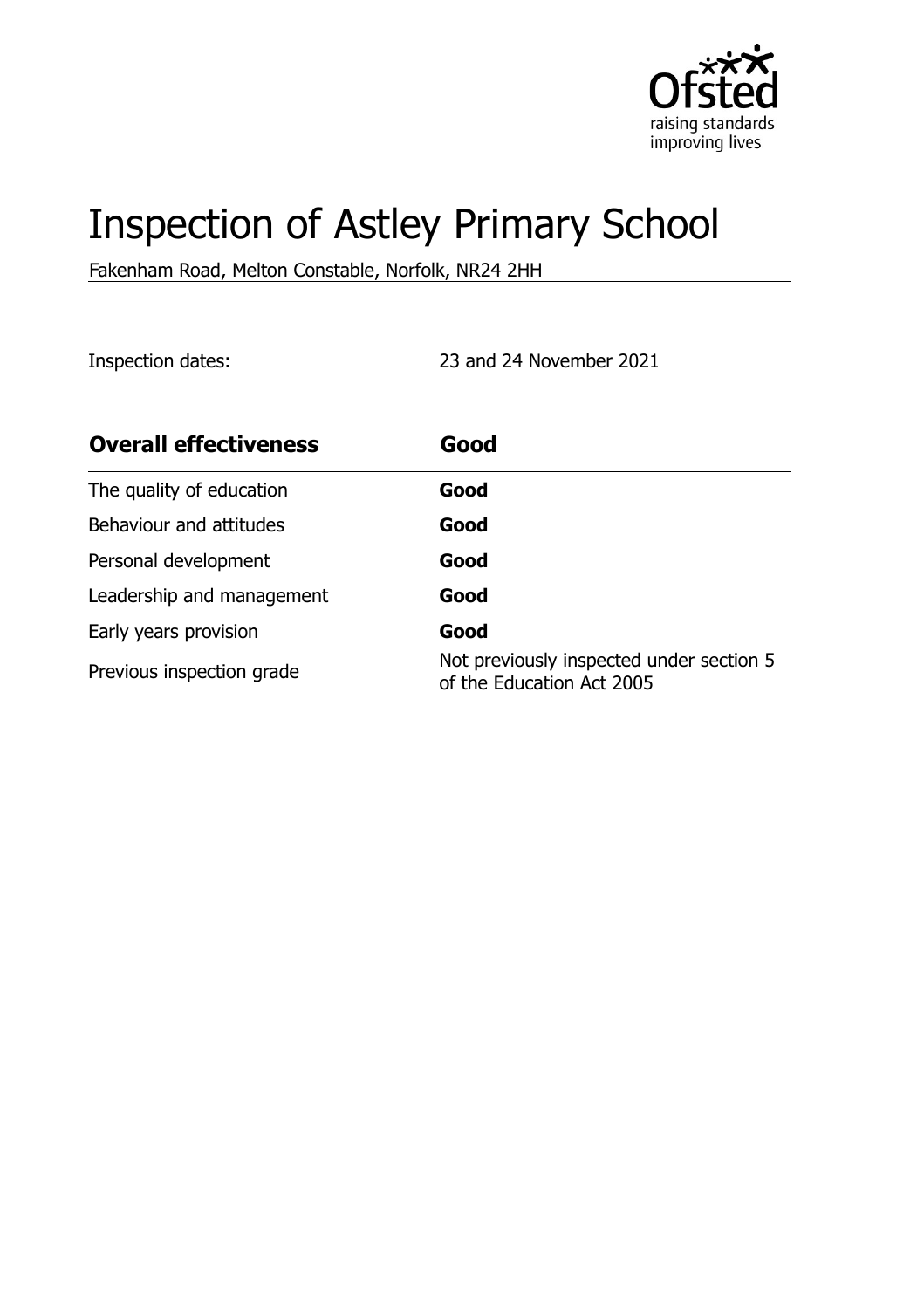

# **What is it like to attend this school?**

Astley Primary school is a positive and caring place for pupils to learn. Pupils know that there is always an adult to talk to at school. They appreciate the way that the adults help them with their friendships and their learning behaviours. Pupils are caring towards each other and think that behaviour is good in the school.

Adults are positive role models at Astley Primary school. When they talk to pupils, they remember to project the school's '4 Cs' of being 'calm, caring, consistent and constructive'. In assemblies, pupils are taught about values such as 'thankfulness'. Pupils benefit from this positive role modelling. It helps them to learn how to communicate nicely with their friends.

Pupils enjoy their lessons, and they value the variety of clubs that are on offer. They like receiving rewards, such as 'hot chocolate with the headteacher'. Pupils play an active part in school life through, for example being able to take on responsibilities such as 'roving reporter', lunchtime monitor or school council member. Pupils collect ideas with their class peers and present to leaders on how to make the school a better place. Pupils are encouraged to support charity through fundraising.

### **What does the school do well and what does it need to do better?**

Since the appointment of the headteacher and the deputy headteacher in September 2019, senior leaders and teachers have worked together to re-write and improve the curriculum. As part of this process, the role of subject leader has been enhanced through training and extra opportunities for collaboration. Subject leaders share senior leaders' enthusiasm for curriculum development. They have been given time to focus on their subject lead responsibilities and they have shared their new subject knowledge with teachers.

Pupils are learning more and remembering more of the curriculum. They enjoy their lessons. This is because the curriculum content has been carefully chosen and teachers teach with enthusiasm. Careful monitoring and a range of assessment methods help to give leaders and teachers assurance that pupils are benefiting from the changes to the curriculum. In a small number of subjects, the curriculum is at an earlier stage of development. Leaders would like to develop these subjects further by, for example adding in more opportunities for pupils to make links with prior learning.

The early reading curriculum is well sequenced. Pupils have plenty of opportunities to practise their phonics. Leaders ensure that the books pupils use for practise are well matched to the sounds they learn. Staff, including teaching assistants, are well trained in how to teach phonics. They are keen for pupils to become fluent readers. Leaders' plans ensure pupils encounter a range of different types of books and poetry, both classic and modern. Pupils develop a love of reading.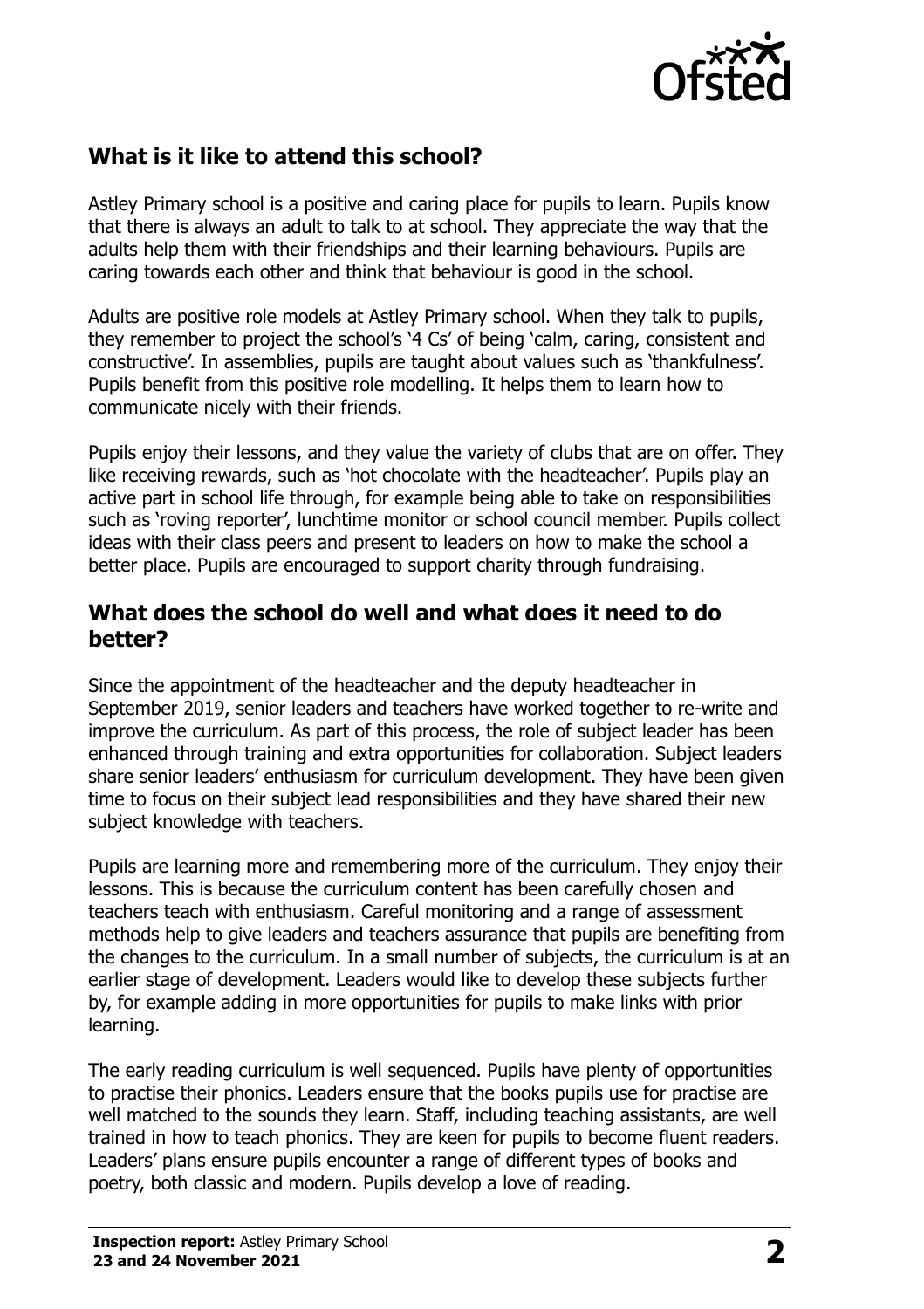

A relatively new approach to encouraging positive behaviour and attitudes is helping to meet the needs of pupils who require additional help to behave well. The pastoral team are integral to this approach. They provide nurture support. This helps pupils to be ready to listen and respond well during lessons.

Staff say that the school's approach to managing behaviour is easy to understand for both adults and the children. Adults are consistent in their management of behaviour and pupils are encouraged to be reflective. A range of unique rewards gives pupils lots to aim for in their learning and their conduct.

The school provides a range of clubs that cater for pupils' talents and interests. There is a varied calendar of events as part of the school's house system. Pupils learn a lot about other cultures as part of the school's 'life skills' curriculum. This helps to develop their understanding of the wider world and prepare them for the next stage of education.

Children in the early years play nicely with each other and take turns. They have opportunities to develop their ability to concentrate for extended periods. Leaders have worked together to ensure that the curriculum prepares children for learning in Year 1 and beyond. Assessment is used to continuously track how well pupils are developing in all areas of the curriculum. Assessment also enables staff to identify pupils who need additional support.

The headteacher's vision for education is shared by governors and trust leaders. They have supported the headteacher, school leaders and staff to work together to improve the curriculum offer and to develop pastoral support. This enables subject leaders to flourish in their roles. All staff spoken to and all of those who responded to Ofsted's staff questionnaire feel that leaders are considerate of their workload and supportive of their well-being.

# **Safeguarding**

The arrangements for safeguarding are effective.

There is a positive culture of safeguarding. Communication with families is a strength of leaders' safeguarding approach. Staff know the pupils and their families well. Children are taught how to keep safe, including online. Pupils know they can go to an adult for support if they need it.

Staff are familiar with safeguarding procedures and have been trained to keep pupils safe. They know how to identify signs of abuse and how to record concerns appropriately. The school's systems for record keeping and support for pupils are monitored closely.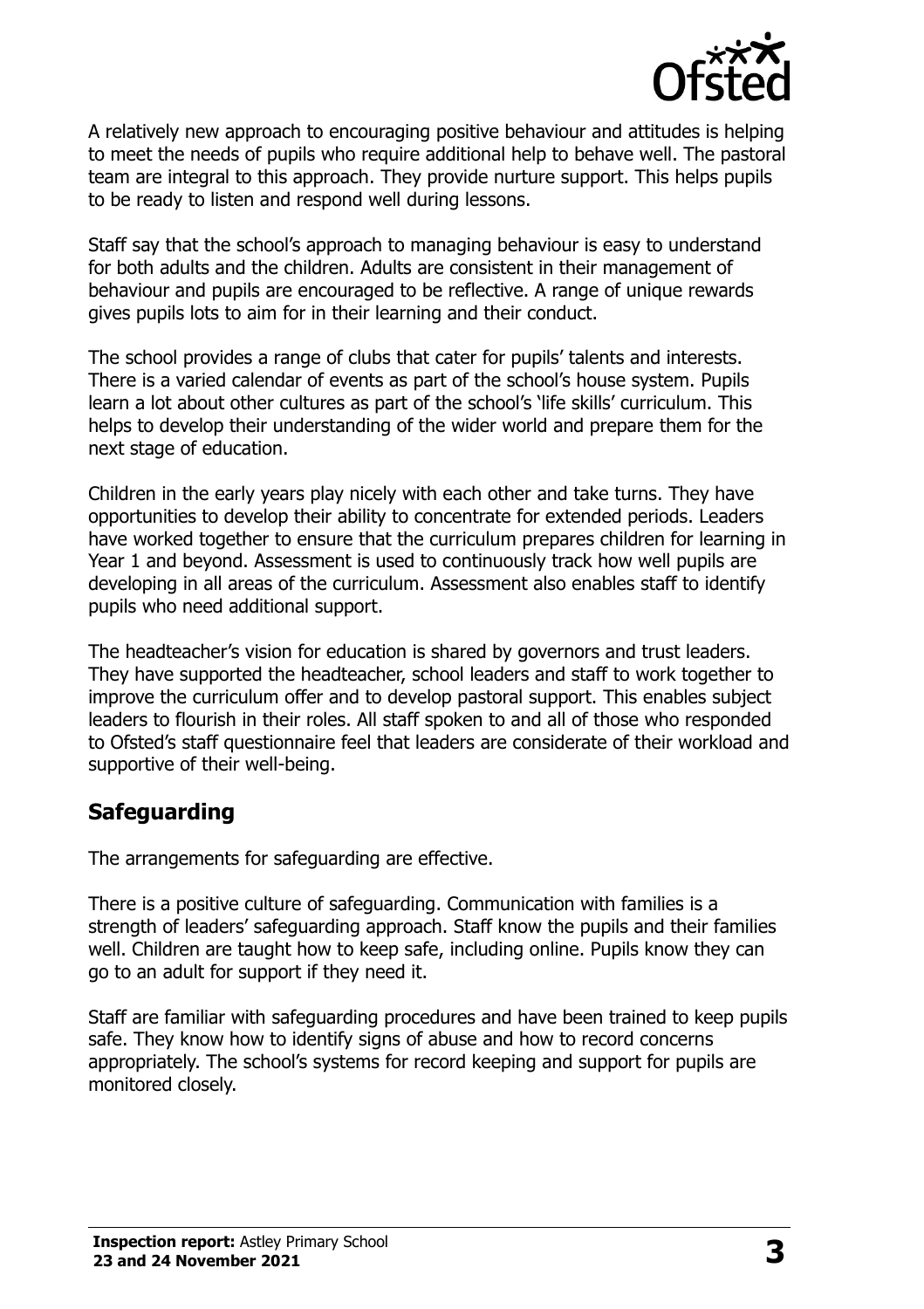

# **What does the school need to do to improve?**

#### **(Information for the school and appropriate authority)**

In a small number of subjects, the teaching of the curriculum does not enable pupils to secure all the knowledge that is set out in the curriculum plans. Pupils do not have enough opportunities to recall and build on prior learning. As a result, pupils remember some of the content set out, but do not secure a deeper foundation of knowledge in these subject areas. Leaders should ensure that teaching in all subjects helps pupils learn well.

## **How can I feed back my views?**

You can use [Ofsted Parent View](http://parentview.ofsted.gov.uk/) to give Ofsted your opinion on your child's school, or to find out what other parents and carers think. We use information from Ofsted Parent View when deciding which schools to inspect, when to inspect them and as part of their inspection.

The Department for Education has further *guidance* on how to complain about a school.

If you are the school and you are not happy with the inspection or the report, you can [complain to Ofsted.](http://www.gov.uk/complain-ofsted-report)

## **Further information**

You can search for [published performance information](http://www.compare-school-performance.service.gov.uk/) about the school.

In the report, ['disadvantaged pupils'](http://www.gov.uk/guidance/pupil-premium-information-for-schools-and-alternative-provision-settings) refers to those pupils who attract government pupil premium funding: pupils claiming free school meals at any point in the last six years and pupils in care or who left care through adoption or another formal route.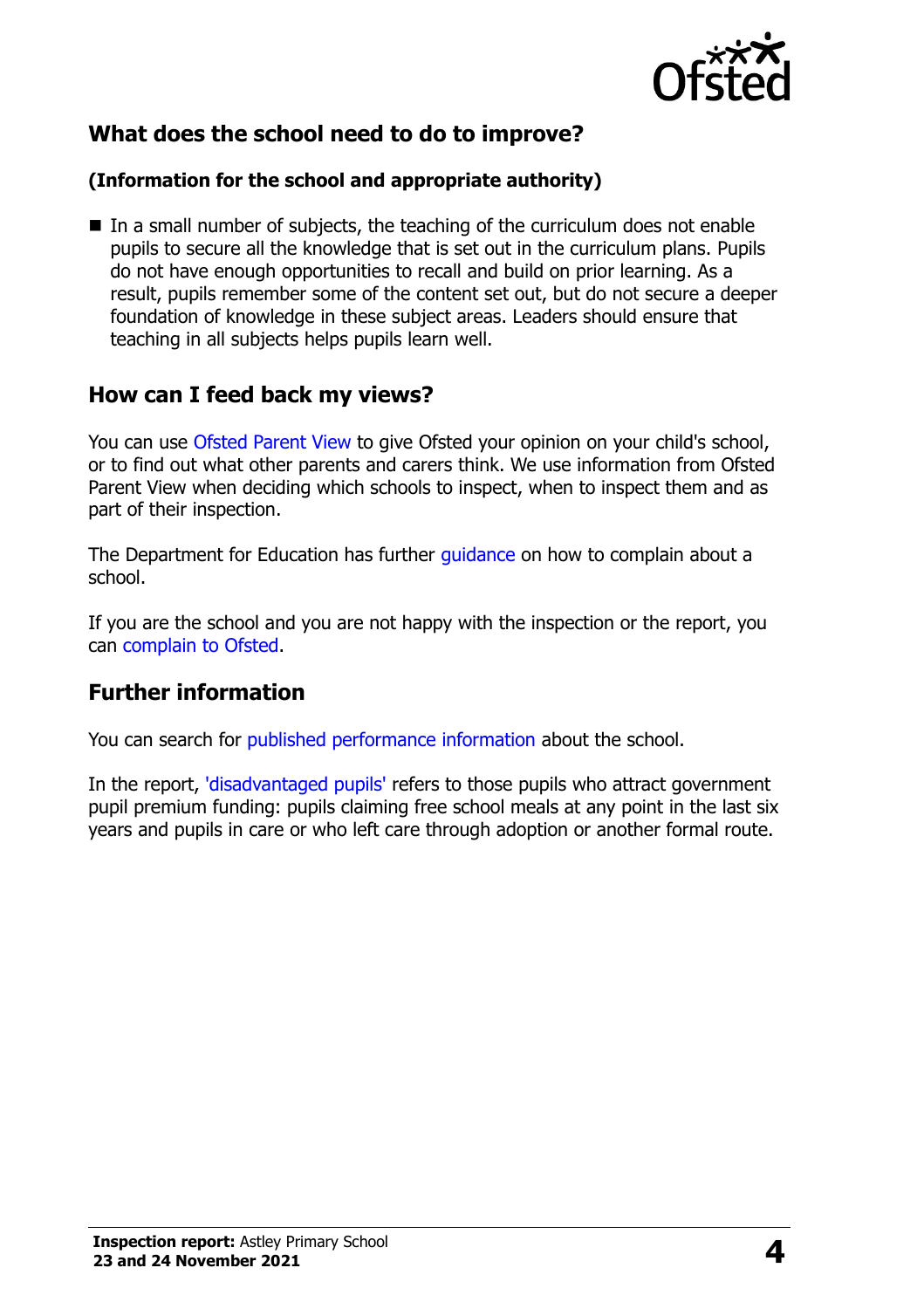

# **School details**

| Unique reference number             | 144565                   |
|-------------------------------------|--------------------------|
| <b>Local authority</b>              | <b>Norfolk</b>           |
| <b>Inspection number</b>            | 10200451                 |
| <b>Type of school</b>               | Primary                  |
| <b>School category</b>              | Academy converter        |
| Age range of pupils                 | 5 to 11                  |
| <b>Gender of pupils</b>             | Mixed                    |
| Number of pupils on the school roll | 211                      |
| <b>Appropriate authority</b>        | Board of trustees        |
| <b>Chair of trust</b>               | <b>Anthony Williams</b>  |
| <b>Principal</b>                    | Jennifer Goakes          |
| <b>Website</b>                      | www.astleyprimary.org.uk |
| Date of previous inspection         | Not previously inspected |

# **Information about this school**

- Astley Primary school is a smaller than average school in a rural setting. Most pupils are of white British heritage.
- This was the first inspection since the predecessor school, of the same name, was inspected in March 2014 and was found to be good.
- Astley Primary school converted to become an academy school in July 2017. It is now part of the Synergy Multi Academy Trust.
- The school does not make use of any alternative provision.
- Since the previous inspection, there have been significant changes to the senior leadership of the school.

# **Information about this inspection**

The inspectors carried out this inspection under section 5 of the Education Act 2005.

■ This was the first routine inspection the school received since the COVID-19 pandemic began. Inspectors discussed the impact of the pandemic with school leaders and have taken that into account in their evaluation.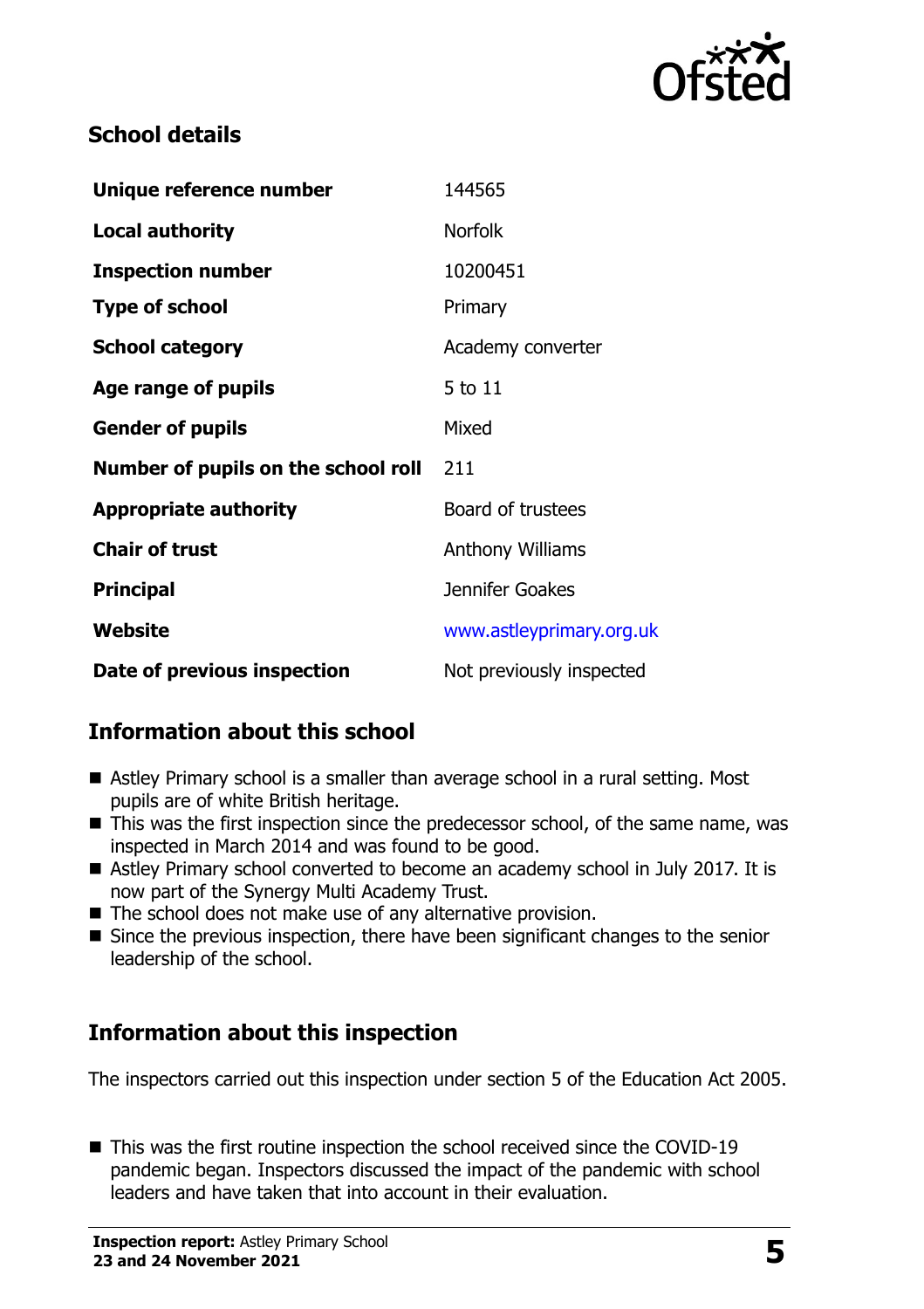

- The lead inspector met with the CEO of the academy trust, the executive primary lead and members of the governing body to discuss the school's progress since the last inspection.
- Inspectors carried out deep dives in these subjects: early reading, mathematics, art and history. For each deep dive, inspectors met with subject leaders, looked at curriculum plans, visited a sample of lessons, spoke to teachers, spoke to some pupils about their learning and looked at samples of pupils' work.
- Inspectors also looked at curriculum plans and spoke to leaders about some other subjects.
- Inspectors met with the school's pastoral team and visited the school's breakfast nurture club.
- The lead inspector met with the headteacher and the school business manager to discuss the school's arrangements for safeguarding, including the school's single central record of recruitment and vetting checks.
- The lead inspector looked at responses to Ofsted's surveys. This included 25 parent responses to Ofsted Parent View, of which there were 19 free-text responses. 28 staff responded to Ofsted's staff surveys. No pupils responded to the pupil survey.

#### **Inspection team**

Hannah Stoten, lead inspector **Her Majesty's Inspector** 

David Milligan **Her Majesty's Inspector**